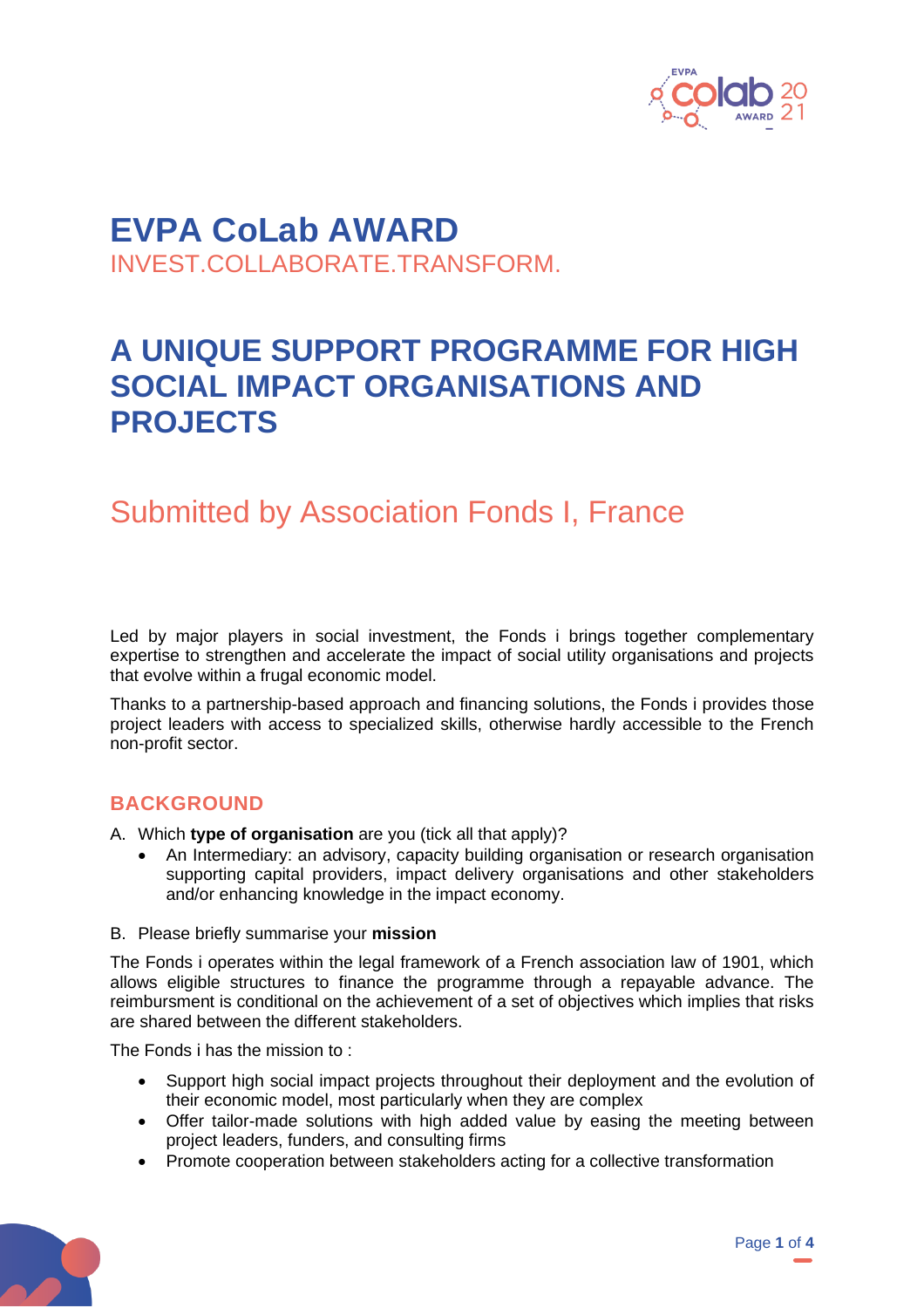

- C. Which of the **use cases** does your practice(s) apply to? Please tick all that apply!
	- Social innovation in public services / with public authorities
	- Open social innovations
	- Building impact (investing) ecosystems
	- Public private (blended) financing vehicles and mechanism
- D. Which **system practice field(s)** does your practice apply to? Please select the most relevant (max three).
	- Collaboration
- E. Please give us a brief background 1) what motivated you to act and who initiated the practice(s), inside or outside your organisation, and (if applicable) 2) describe the event that triggered your engagement.

In 2016, six founders (Banque des Territoires, AG2R LA MONDIALE, Fondation Daniel et Nina Carasso, Fondation Caritas, Ministère de l'Education Nationale and Le RAMEAU) joiningly developped a new programme offering support to high social utility projects in the phase of deployment.

Together, they created an innovative offer that combines the skills and resources of both the support staff and investors. The goal was to join forces in order to better match complementary needs.

The finalised project results from the capitalisation of the work and experience of every investor involved.

After 9 months of design, 3 years of prototyping, and 18 months of modelling, the Fonds i is now fully launched and operates through a consortium that brings together the expertise of ADASI, Avise, and INCO.

## **THE PRACTICE(S)**

- F. Briefly **analyse the situation before you introduced the practice**. What contributed to maintaining the status quo and producing (undesirable) results, e.g. resources (or lack of resources), rules (informal and formal), roles (relevant actors from the public, private and social sector, their legitimacy or effectiveness) and/or the kind and quality of relationships (informal and formal cooperation, power dynamics, information flows).<sup>1</sup>
- G. Please describe the **actual results** you sought to achieve with your practice, **the parameters you sought to influence most**; roles, relationships, rules, and resources and how?
- H. Please describe the **intended results** you sought to achieve with your practice and **the parameters you sought to influence most** – if considerably different from the actual results described above.
- I. Please specifically explain the **role other actors and collaboration played** in this practice (if not the main practice itself) and insert a figure that illustrates the main stakeholders and partnerships that play a role in the practice you are presenting here.

Observations :

• Planning a deployment strategy and determine the need for support is a complex exercise for social utility organisations.

 $<sup>1</sup>$  See more details on using the 5R framework (Results, Ressources, Rules, Roles, Relationships) for systems analysis for</sup> example here Ashok[a Online Guide on System Change, part](https://www.ashoka.org/en/story/animated-guide-changing-systems) 3' based on USAIDs Programm Cycle.

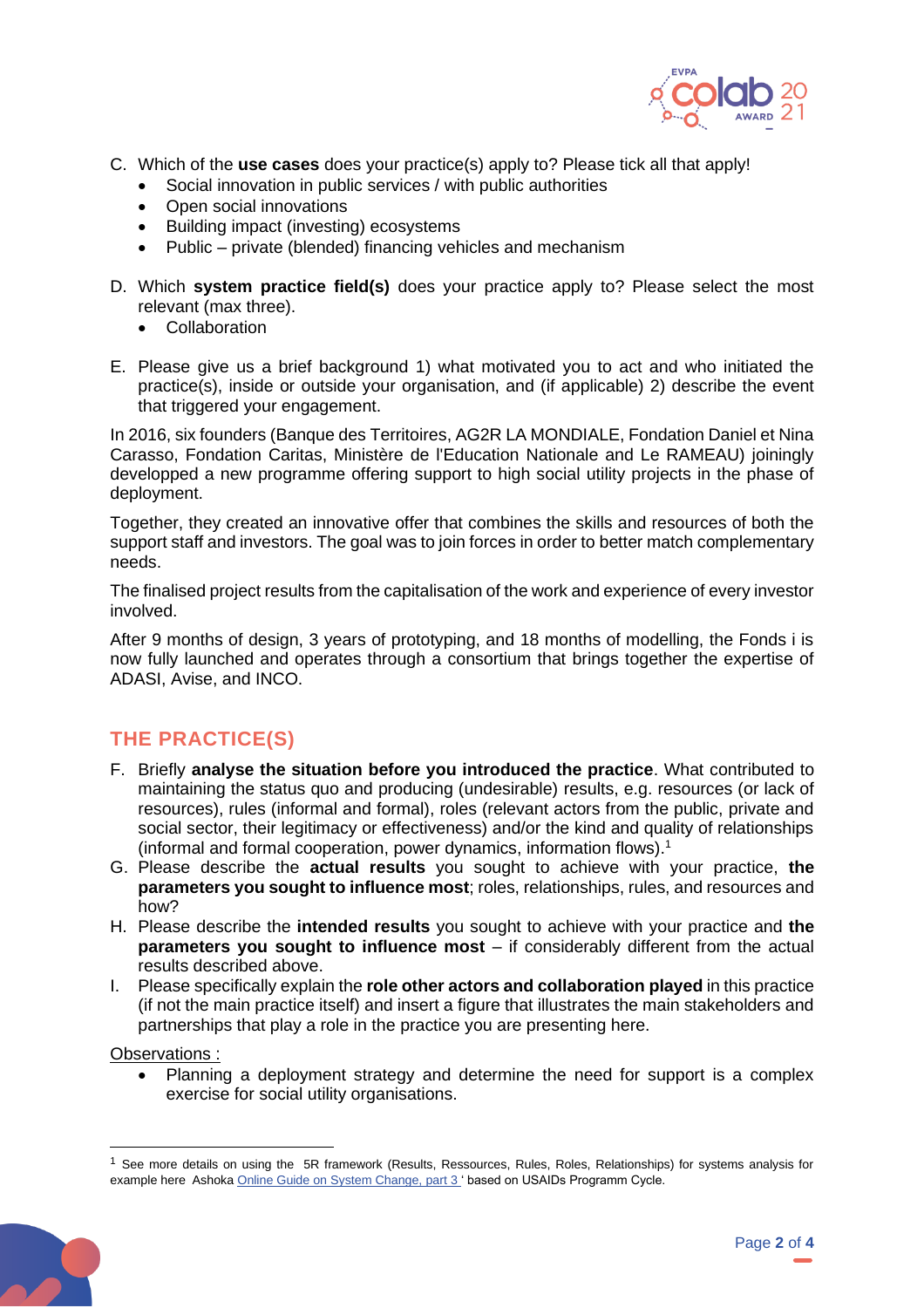

- It takes a consortium for the support staff to effectively address project leaders' need for specialised expertise.
- Securing their support for such projects is not easy for funders / investors.

Feedback from the past ten years has shown that these stakeholders would all benefit from a join collaboration.

Three major challenges to be met :

- Invent a form of replicable but customisable process to support projects
- Gather experts who are not used to working together
- Incentivize everyone to be commit and build together

Investors, the support staff, and project leaders must all get involved. The programme incentivizes the latter to truly drive the success of their own coaching, rather than being passive "beneficiaries."

Stages of construction :

- Bring together complementary actors who have a shared desire to build together
- Establish trust
- Carry out "proofs of concept »
- Launch the support programme

The preparatory work has allowed the association to be fully operationnal from 2021.

#### The practice of collaboration:

Structures from the social and solidarity economy apply to the Fonds i with a defined need for support. If the Fond i confirms the elligibility of the structure, a support programme as well as a set of success indicators are jointly developped by the Fond i, the structure, the advisory staff, and the investors. The structures finance the programme implementation through a repayable advance, whose terms are conditioned by the meeting of success indicators.

All the stakeholders bring valuable skills to the Fonds i association. On the one hand, the founders structure and steer the projects while also getting involved in their development. On the other hand, the operator and the support staff participate by providing paid expertise.

The roles were fine-tuned during the project construction phase and formalized on April 1, 2021. The initiators' roles are set out in the association's statutes and the operators' roles in a partnership agreement.

The clear definition of stakeholders' role is essential to the programme for it ensures its smooth and efficient deployment.

#### The results:

By mid-2021, 10 structures have already been or are currently being supported, 6 experts from the councils have participated to the programme, and 1 sponsor finances a part of the programme he wishes to support.

Wimoov was one of the programme's beneficiary in 2020.